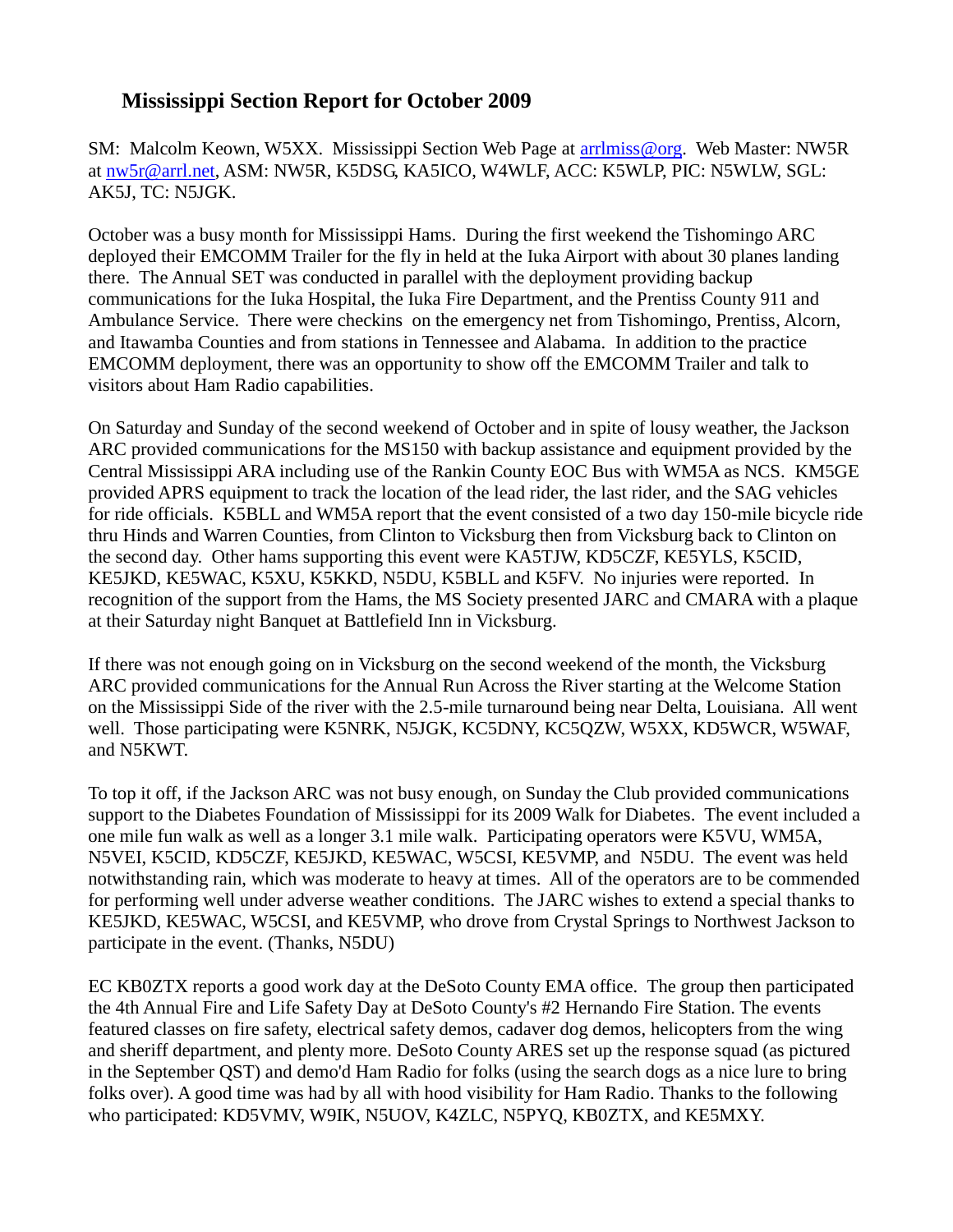During the last weekend in October PIC N5WLW reports that Cub Scout World was held at Camp Salmen in northern Hancock County which was the result of a several-month-long cooperative effort involving Hams and Scout Officials from Mississippi and Louisiana. The initial contacts with the Pearl River County Amateur Radio Club were made in July when SM W5XX contacted the club asking whether the PRCARC would like to take part in the upcoming Scouting event. W5XX had been contacted by Louisiana Section Manager K5GLS. N5WLW, Vice President of the PRCARC, lost no time in offering the services of the Pearl River County-based club.

With the assistance of W5XX and K5GLS, telephone meetings between PRCARC, the Jefferson Amateur Radio Club and Jeffery Coit of the Boy Scouts of America group in Jefferson Parish were set up. During those meetings, the outline of proposed activities was developed, including a brief introduction for the Cub Scouts to Amateur Radio and allowing the Scouts to actually get on the air under the supervision of licensed hams. Representatives of PRCARC, JARC, and the Scouts eventually met at Camp Salmen to finalize plans. It was decided that because of the large numbers of scouts expected (more than 2,200 eventually came out), two amateur stations would be set up. That would allow Scouts to possibly visit two locations, and possibly talk back and forth between the two locations.

While the initial plan was to set up radios under tarps, Gulf Coast DEC K5XXV offered the use of his communications trailer to the PRCARC - an offer that was eagerly accepted. On Saturday, October 24, well before dawn, the trailer was set up and ready to go. Soon after wards, the JARC group was also air-ready. By about 8:30 Cub Scouts started showing up at both locations, eager to learn about Amateur Radio and to get their chance to talk on the air. The event promised further activities in the future, as Scouting Officials requested that the Amateurs return to Camp Salman for up coming Scouting events. This was a great example of how Hams and ARRL Sections can work together to make things happen.

In early November our thoughts turn to Thanksgiving, Christmas, New Years, Bowl Games, and good low band DX. Ida changed this. This very late season storm spun up in the Western Caribbean eventually finding its way into the Gulf as a Category Two Hurricane. As Ida approached the Gulf Coast W5XX, who was out of state, contacted ASM W4WLF to coordinate the Mississippi EMCOMM response operations. Tom found out that the Harrison County EOC roof was under repair and there was only one coax line available from the roof. After applying some ham ingenuity, the EOC operated VHF/UHF with N9OKV relaying from HF from his home station. (Note picture of the Harrison County EOC at [www.arrl.org](http://www.arrl.org/) and in the November 12 Weekly ARRL Letter)

W4WLF reports that Jackson County EC K5MOZ and his ARES Group activated the Jackson County EOC. In addition, K5YG and K6GFE were on the air from the Ocean Springs EOC. Further, ARES in Pearl River County, Stone County, and the Hattiesburg and Jackson Metro Areas were active. Also NF5B, DRN5 Manager, activated NTS SSB Cycles 1 and 2 as a watch net to handle outbound traffic, and W4DLZ, RN5 Manager, activated CW Cycles 3 and 4.

State RACES Officer AB5WF, assisted by KE5SUD, reports that KM5EMA had constant communications with the Coast on HF and VHF/UHF via the Pine Belt Network. Ron reports that liaison was made through D-Star to EOCs in Alabama, Georgia, and Florida.

Fortunately for the Gulf Coast, Ida downgraded to a Tropical Storm and eventually making landfall at Dauphin Island. MEMA reports minimal damage in Mississippi with debris, flooded roads, and minor power outages in Forest County; roads flooded around Shoreline Park in Hancock County; 150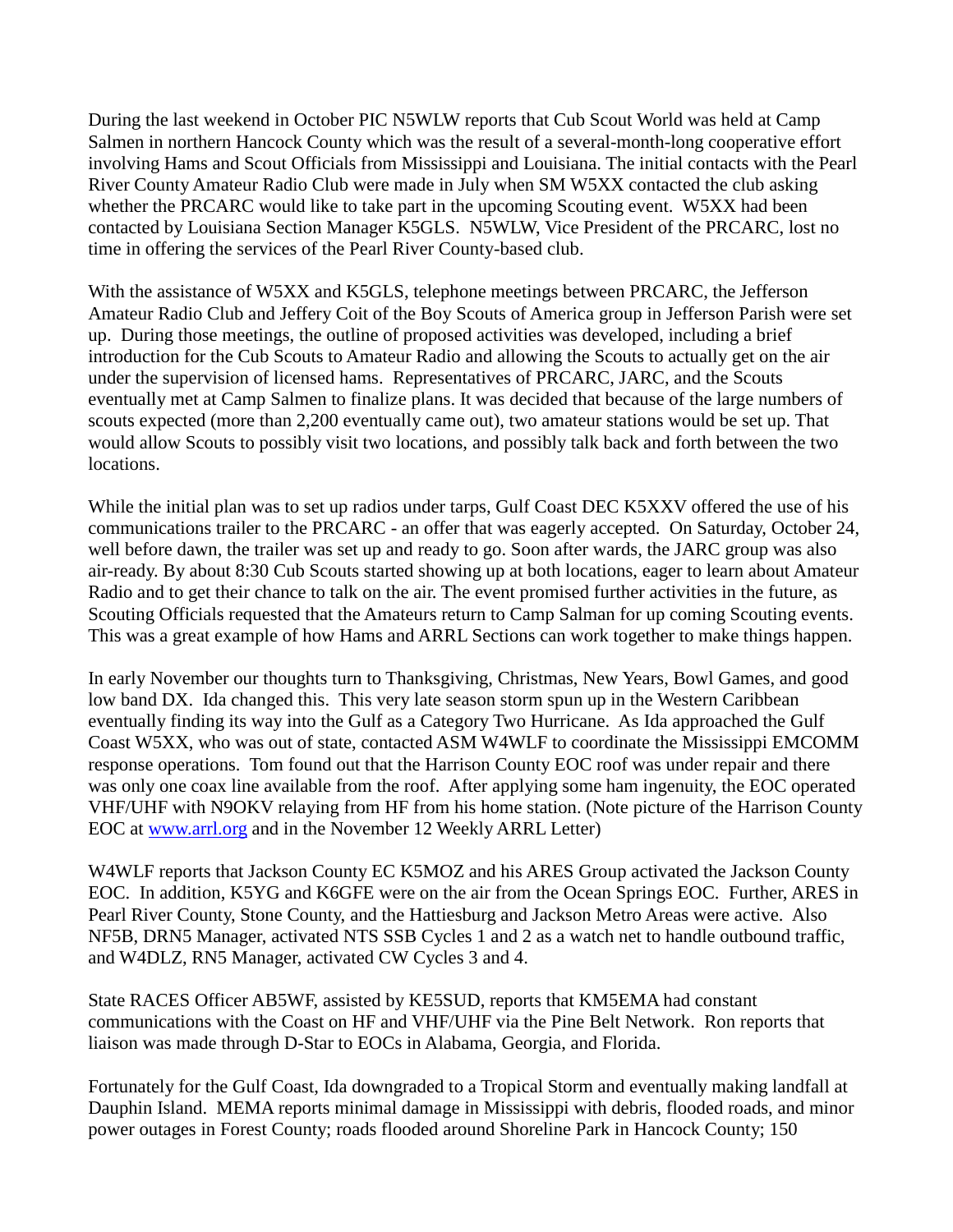residents without power in Harrison County; roads blocked due to debris in Wayne County; and in Jackson County roads closed due to debris and trees and power lines down through out the county. Fortunately, there was no reported loss of life. In addition to those mentioned above, thanks to K5XXV, AG5Z, K5CQT, W5VZK, KB9ZR, K4GSG, N5PQ, KF5CMB, K5QJ, KF5CMB, and KA2KMU for supporting this EMCOMM response. I'm sure there are many more that are not known at this early reporting period.

Switching gears, don't forget the Jackson County ARA Hamfest on November 21-22 at the St. Martin Community Center. Setup starts at 1 PM on Friday and the doors open at 5 PM. The activities will continue on Saturday through 2 PM. Talk in on 145.110 Tone 123. For more info contact [k5moz@arrl.net.](mailto:k5moz@arrl.net)

Ultra low bander W5THT reports that the 600M season has started. Pat has had several QSOs with New York and notes that many new stations are on the air. He hopes for a lot of QSOs and SWL reports this winter which will go a long way towards supporting a new 600M band at the next WARC. Pat notes that a European vendor now has a plug-and-play 600M transceiver for sale.

Mississippi hams were very active in this year's CQ 160 Contests. W5SGL was First Place Multi Operator SSB in Mississippi and number Three in the Fifth Call Area; K2FF was First Place Single Operator Assisted SSB in Mississippi and First Place in the Fifth Call Area; and W5XX was First Place Assisted CW Single Operator in Mississippi and Fourth in the Fifth Call Area.

Hams got a nice write up on the WLOX Website featuring K5YG. The article over viewed Ham Radio emergency communications procedures at the Ocean Springs City Hall Message center.

Congratulations to the new Officers of the University of Mississippi ARC: N5RB, President; W5MPC, VP; K5PTM, Secretary, and WB5VYH, Treasurer. Also congratulations to W5FJP, who completed the ARRL First Level EMCOMM Course.

Welcome to new Mississippi hams: KF5DIJ, Michael – Tishomingo; KF5DIL, John – Rienzi; KF5DIN, Glenda – Long Beach; KF5DIO, Terrence – Long Beach; KF5DIP, Willie – Ridgeland; KF5DJF, Angela – Corinth; KF5DJG, Belinda – Corinth; KF5DJQ, Wayne – Pass Christian; KF5DJS, Michael – Yazoo City; KF5DLO, Robert – Lucedale; KF5DLR, Kevin – Bogue Chitto; KF5DLS, Jonathan – Bogue Chitto; KF5DLT, Bradley - Bogue Chitto; KF5DLU, Dale – Magnolia; KF5DLV, Percy – Osyka; KF5DLW, Lucky- McComb; KF5DLX, Robert – Summit; KF5DMI, John – Brandon; and KF5DMV, Grant – Brandon. Thanks to all of the instructors and VE Teams that keep new hams coming into the ranks!

Also welcome to new ARRL Members: WD5AES – Batesville; KF5CLZ – Diamondhead; KF5DIN – Long Beach; KF5DIO – Long Beach; KD5DNU – Water Valley; K5HYE – Mendenhall; WF5I – Kosciusko; AD5JW – Philadelphia; KE5MJO – Saucier; W5UNC – Booneville; KE5YEY – Iuka; and K5ZDK – Leakesville. ARRL Membership in Mississippi is now 1,059. We dropped a couple from last month. Keep working!

And last, but not least, welcome to new OO W5TFW, who completed the ARRL OO course and examination.

Congratulations to the following on their upgrades: KF5BNB – Saltillo; KF5BPY – New Albany; KC0DWH – Baldwyn; KE5KJP – Petal; N8NGZ – Petal; and KE5WRD – Wesson.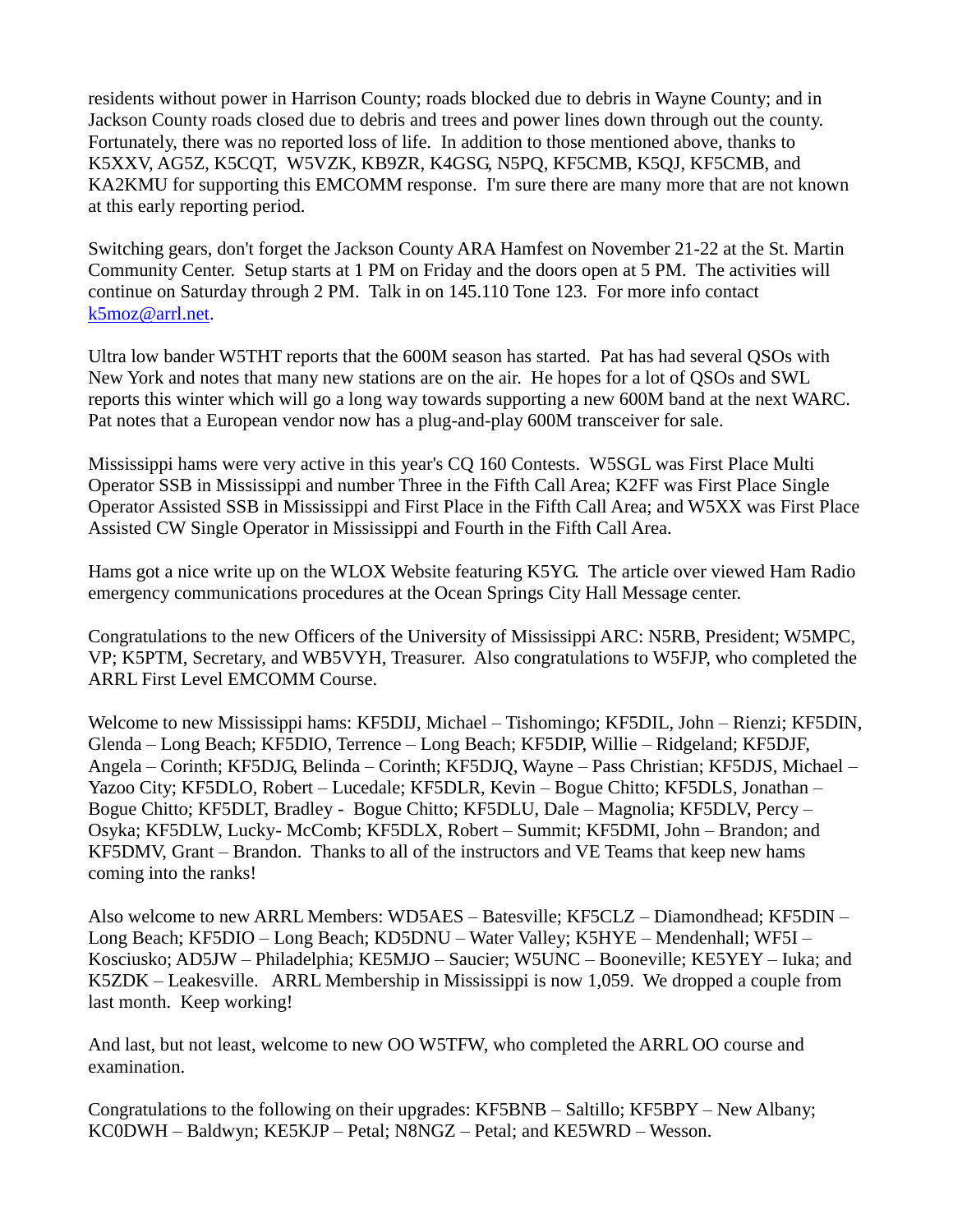DEC/EC Monthly Reports: KC5EAK (Pearl River), AE5FE (Lauderdale/Clarke), K5FV (Rankin), WB5GUD (Newton), KE5KTU (Hinds), K5MOZ (Jackson), WX5N (Prentiss and Tishomingo), N9OKX (Harrison), N5TBB (Tippah), and KB0ZTX (Marshall).

SET Report: WX5N

Club Newsletter/Reports: Hattiesburg ARC (AC5E), Meridian ARC (W5MAV), Northeast Mississippi ARA (KB5NMB), Pearl River ARC (N5WLW), and the University of Mississippi ARC (W5MPC).

Net reports: sessions/QNI/QTC (Net Manager)

MSPN 31/3507/43 (K5NRK)

Magnolia Section Net 31/761/6 (K5DSG)

MTN/OZK 29/170/17 (K4VIZ)

Jackson Co ARES Net 31/621/11 (K4GSG)

MS Slow Net 23/45/0 (W3TWD)

Southern MS Friendship Net 22/161/0 (WB5OHN)

Itawamba County ARES 5/63/2 (KB5NMB)

South MS YL Net 5/73/0 (KB5CSQ)

Rankin County ARES 5/43/0 (K5FV)

Meridian Area EN 5/43/0 (AE5FE)

SCMSG Info Net 4/56/0 (AE5JG) (Southern Coast Medical Support Group)

Tishomingo ARC 4/118/10 (WX5N)

UMARC Net 4/32/0 (K5LMB)

MS Baptist Hams Net 4/23/0 (WF5F)

Pearl River County ARES 4/50/0 (KC5EAK)

Magnolia DX Assn 4/84/0 (AE5JG)

Miss/Lou Em Net 4/20/1 (K5NRK)

Metro Jackson ARES Net 4/47/3 (KE5KTU)